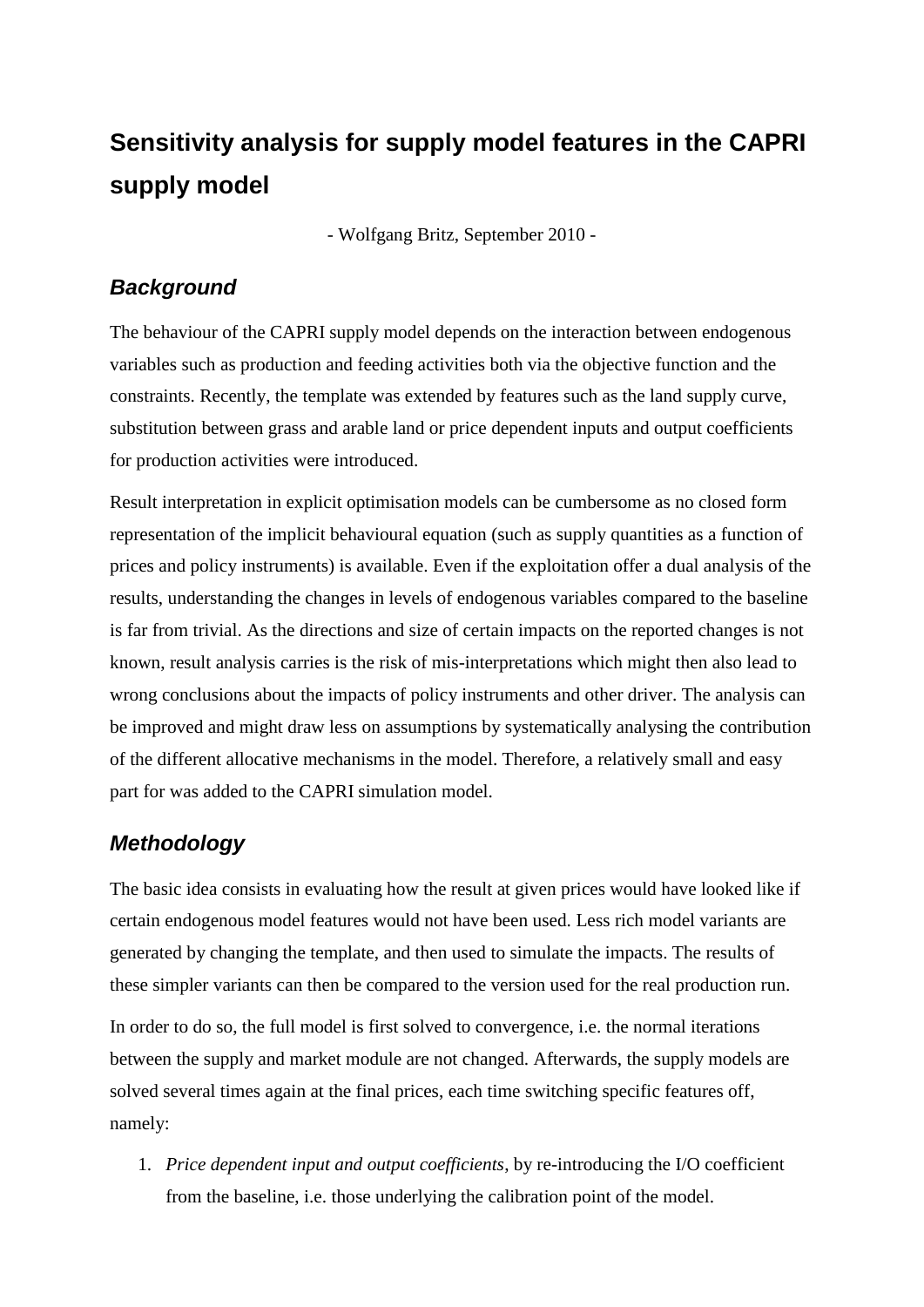- 2. The *land supply curve*, by treating arable and grass land as fixed endowment.
- 3. Substitution between *low and high yield technology variants*, by forcing the model to use equal shares of the available technology.
- 4. The *PMP cross terms between crop groups*, only leaving the diagonal terms while recalibrating the linear term such that the model would still calibrate at baseline price and policies.

## *Technical implementation*

The implementation is highly modular in the sense that it does not really interact with any other code in the system. It consists of four extensions of the existing code basis:

1. A definition file where the necessary parameters and sets are declared (sens\declare\_sens.gms)

```
set sensExperiments "Sensitivity experiments to perform with supply models at given final prices"
                             curResults
                             withoutPriceChange
                             withoutEndogYields
                             withoutTechF
                             withoutlethr<br>withoutLandSupply<br>withoutPMPCrossTerms
                          \lambda
```
"Temporary storage for the flag describing if the land supply model is used"; scalar **p** oldLandIsFixed scalar poldFixTechfShares "Temporary storage for the flag describing if the technology shares are endogenous" Parameter p\_sensResults(RALL,COLS,ROWS,sensExperiments) "Results from the sensivity results";

2. The file defining the sensitivity experiments and re-running the supply models (sens\sens.gms), which first defines for each sensitivity instruments what to change (an example is given below)

```
if ( sameas(sensExperiments, "withoutLandSupply"),
  --- store the current setting for endogenous land supply
  old_standard_land_market = standard_land_market;
   --- switch off land supply curve and substitution between
       gras and arable land
  standard land market = 1;
   --- available hectares in land types as in baseline
  DATA(RU, MCACT, "LEUL", "Y") = DATA(RU, MCACT, "LEUL", "TRD");
```
Starts the supply models: